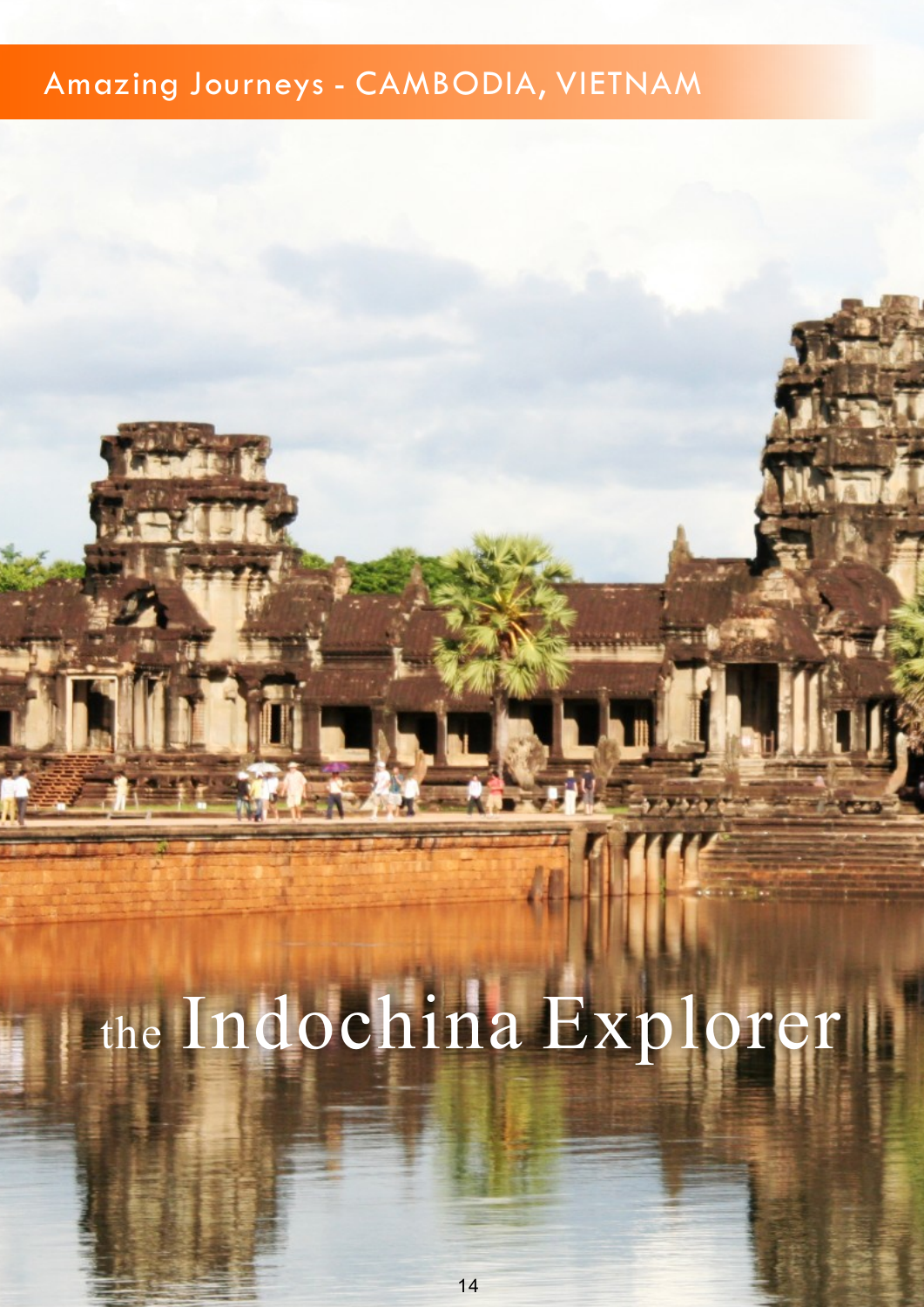A tour to titillate your senses in every way is encapsulated in this special sojourn to wonderful Vietnam and Cambodia. Ho Chi Minh City, the former Saigon, particularly affords one a chance to be caught up in the story of the dramatic Vietnam War, which had such an impact on both Vietnam and America. You will remember Hanoi for its beautiful French-colonial architecture and the city is graced by many lovely parks and lakes. Halong Bay is one of those ridiculously beautiful geographic enclaves, where words or photographs don't do it real justice. In contrast to all is the fabled Mekong Delta, to see rural folk going about their day to day (meaning busy) lives…and all the islands and inlets and streams connected with and to the Mekong, one of the world's great rivers. Angkor Wat near Siem Reap is a UNESCO World Heritage Site. You are about to discover why! Regional cuisines, one tastier than the next, are here to tempt one's palate day after unforgettable day. Herbs, spices, vegetables, fruit…savour new flavours and nuances in every delicious dish…let's go! **A**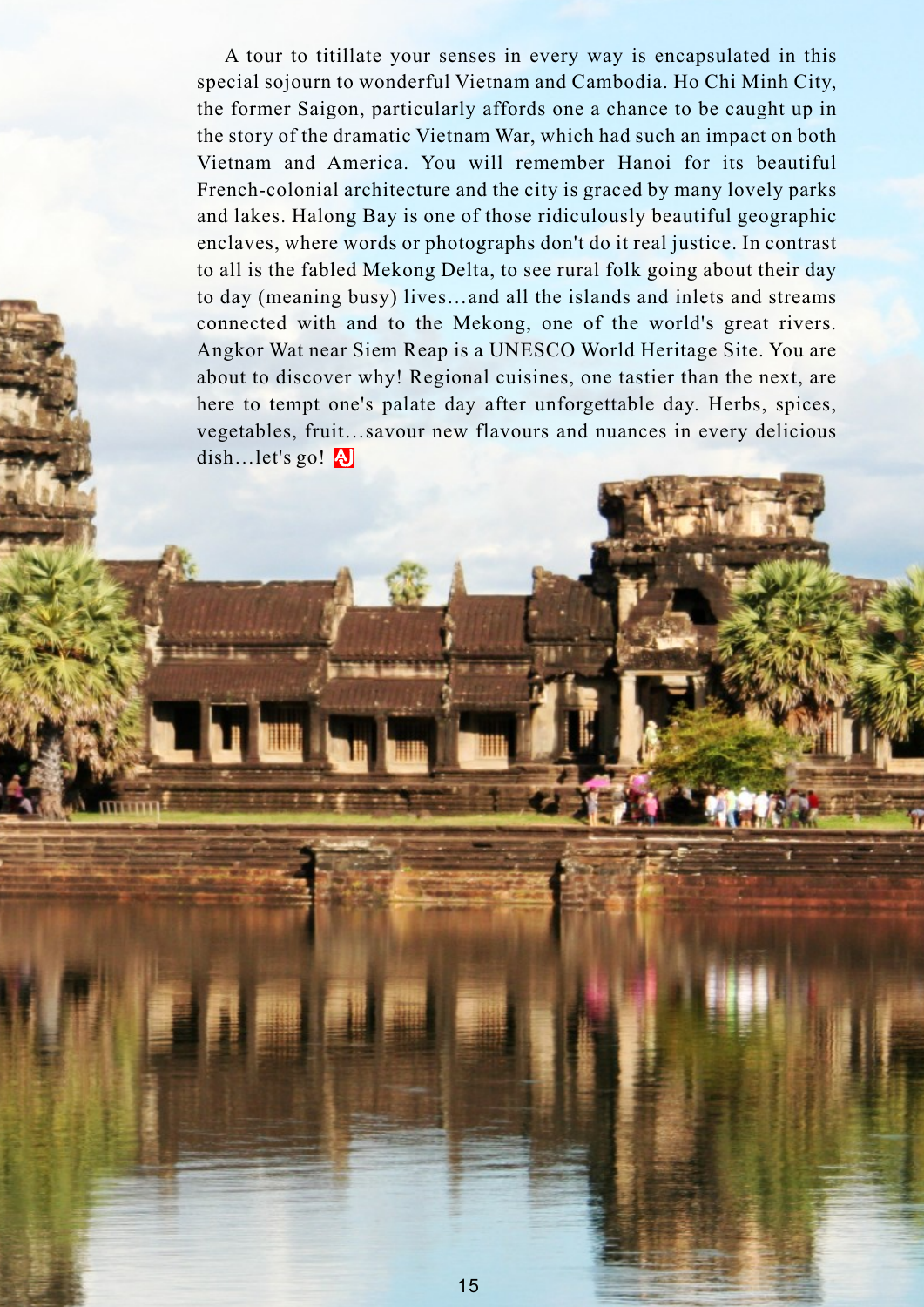## Amazing Journeys - CAMBODIA, VIETNAM



![](_page_2_Figure_2.jpeg)

#### **Day 01 Depart Johannesburg**

#### **Day 02**

#### **Hong Kong / Phnom Penh (d.)**

of the afternoon is free. Later, enjoy a

#### **Day 03 Phnom Penh (b. D.)**

Today's sightseeing includes the Silver pagoda. The Pagoda gets its name from the 5,000 tiles of pure silver which decorate the floor . In addition, the Visit the marvellous Chaosay Tevoda, Buddha of the Pagoda is made from solid Thommanun, Banteay Kdei, Krovan, and gold and is decorated with over 9000 the sacred lake of Sras SroIng. See diamonds. Then we walk around the picturesque Ta Prohm, which remains grounds of the Royal Palace. Onto the overgrown, an oddly haunting and exotic Wat Phnom Pagoda, built in 1372 on a hill scene. Thereafter, an excursion by boat that gave the name to the capital. Later, and Tonle Sap Lake, visiting a floating that is one of the largest fishing tour the Central Market and the 'KILLING FIELDS' of Pol Pot notoriety. The South of Police villages in Asia. Enjoy a Khmer song and

### **Day 04**

#### **Phnom Penh / Siem Reap (b. D.) Day 06**

A morning flight to Siem Reap. Exploration begins with Angkor Thom, Ioday we transfer to the airport and fly which is even more expansive than Angkor to Ho Chi Minh City, the largest city in Wat, although it was nearly lost to jungle Vietnam. Ho Chi Minh City was the 'Pearl<br>overgrowth. Then visit the Bayon and of the Orient' during the 40's and 50's. overgrowth. Then visit the Bayon and the Orient' during the 40's and 50's.<br>surrounding sites. Various sites such as the tree-lined boulevards, French colonial surrounding sites. Various sites such as Elephant's Terrace, Leper King Terrace, architecture and street cafes are

and Phi Mean Akas. Later, immerse Board the flight to Hong Kong. Please set yourself in the illustrious history of the your clock 6 hours ahead. Khmer Empire at ANGKOR WAT, a UNESCO World Heritage Site. Angkor Wat (meaning 'City Temple') is a temple On arrival at Phnom Penh Airport, You will complex at Angkor, built for the king be transferred to your hotel, and the rest Suryavarman II in the early 12th century<br>of the afternoon is free, Later, enjoy a sa his state temple and capital city. The sunset boat cruise on Mekong River . temple is the epitome of the high classical Tonight a welcome dinner to acquaint you style of Khmer architecture. This is the with fellow travellers. The state of the largest temple complex in the world, a marvel of art and architecture, both Hindu and Buddhist. The grandeur of this ancient civilisation is truly astonishing.

#### **Day 05 Siem Reap (b. Ds.)**

dance Dinner Show tonight.

#### **Siem Reap / Ho Chi Minh City (b. D.)**